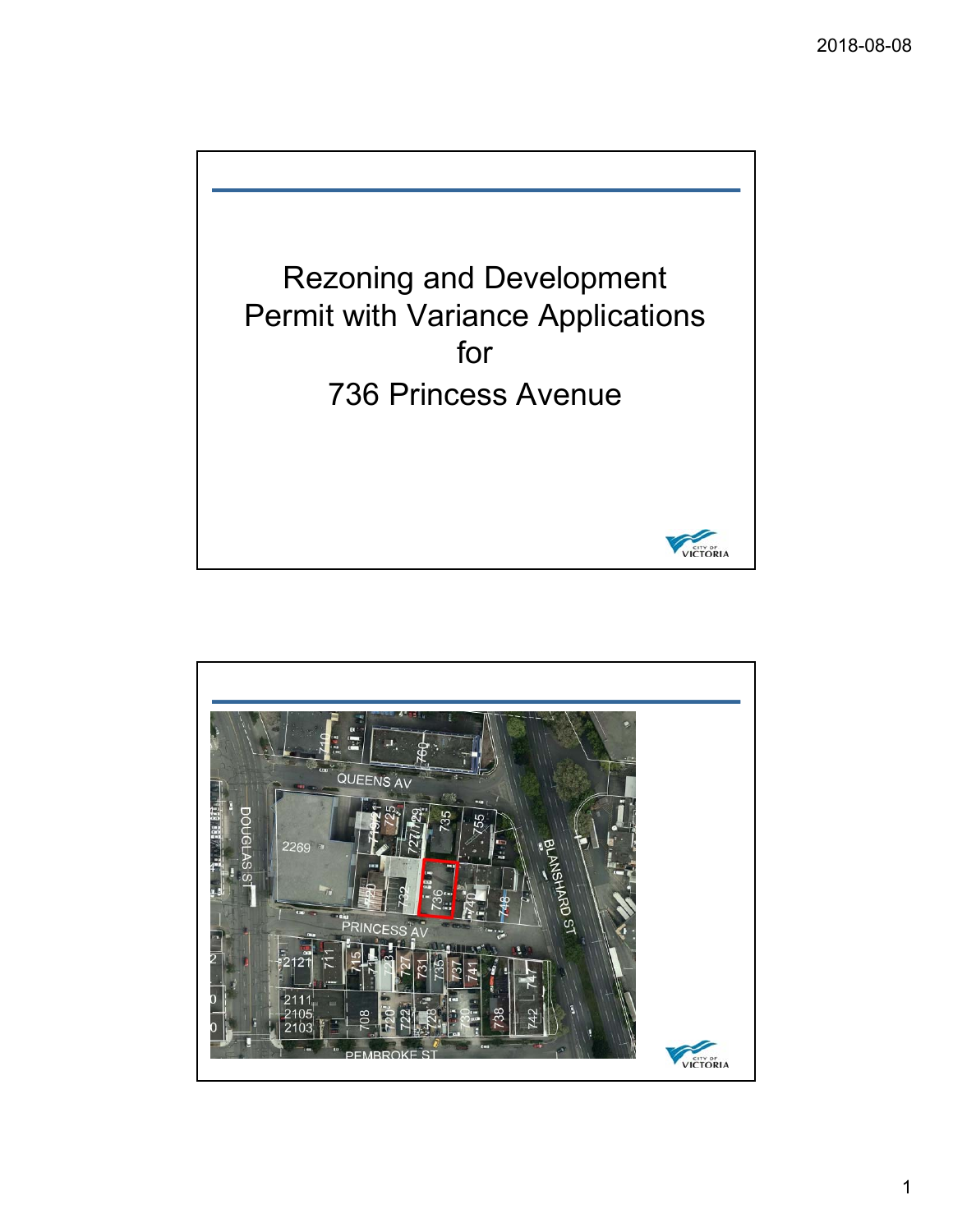

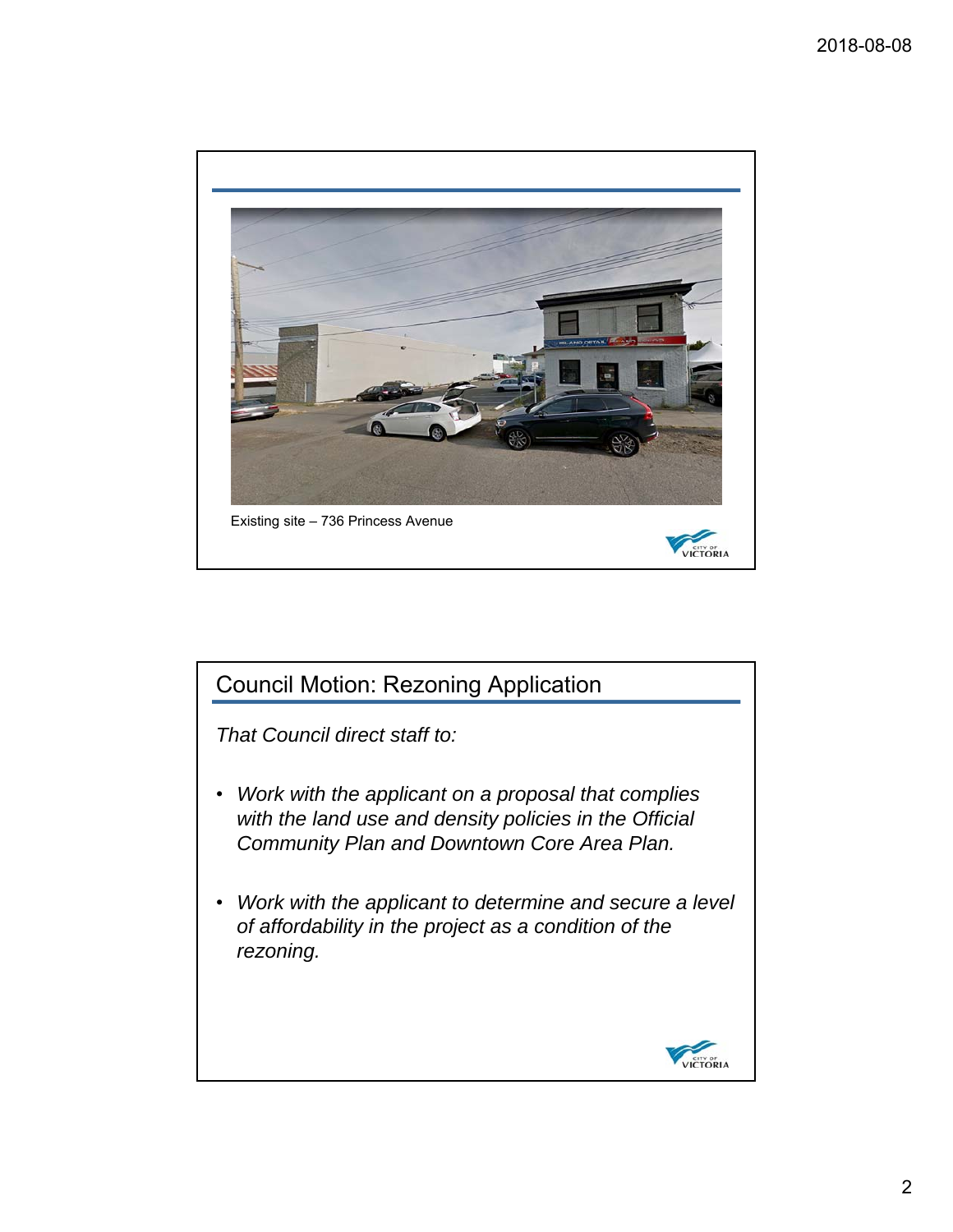VICTORIA

# Council Motion: DP with Variance Application

*That Council direct staff to work with the applicant to revise the proposal to comply with the OCP and reduce the magnitude of the parking variance and refer the application to the Advisory Design Panel, with a request that the Panel pay particular attention to:*

- *The transition to the buildings along Princess Avenue.*
- *Overall massing, architectural elements and finishes to ensure the integration with the local neighbourhood.*
- *Type of glazing on the building.*

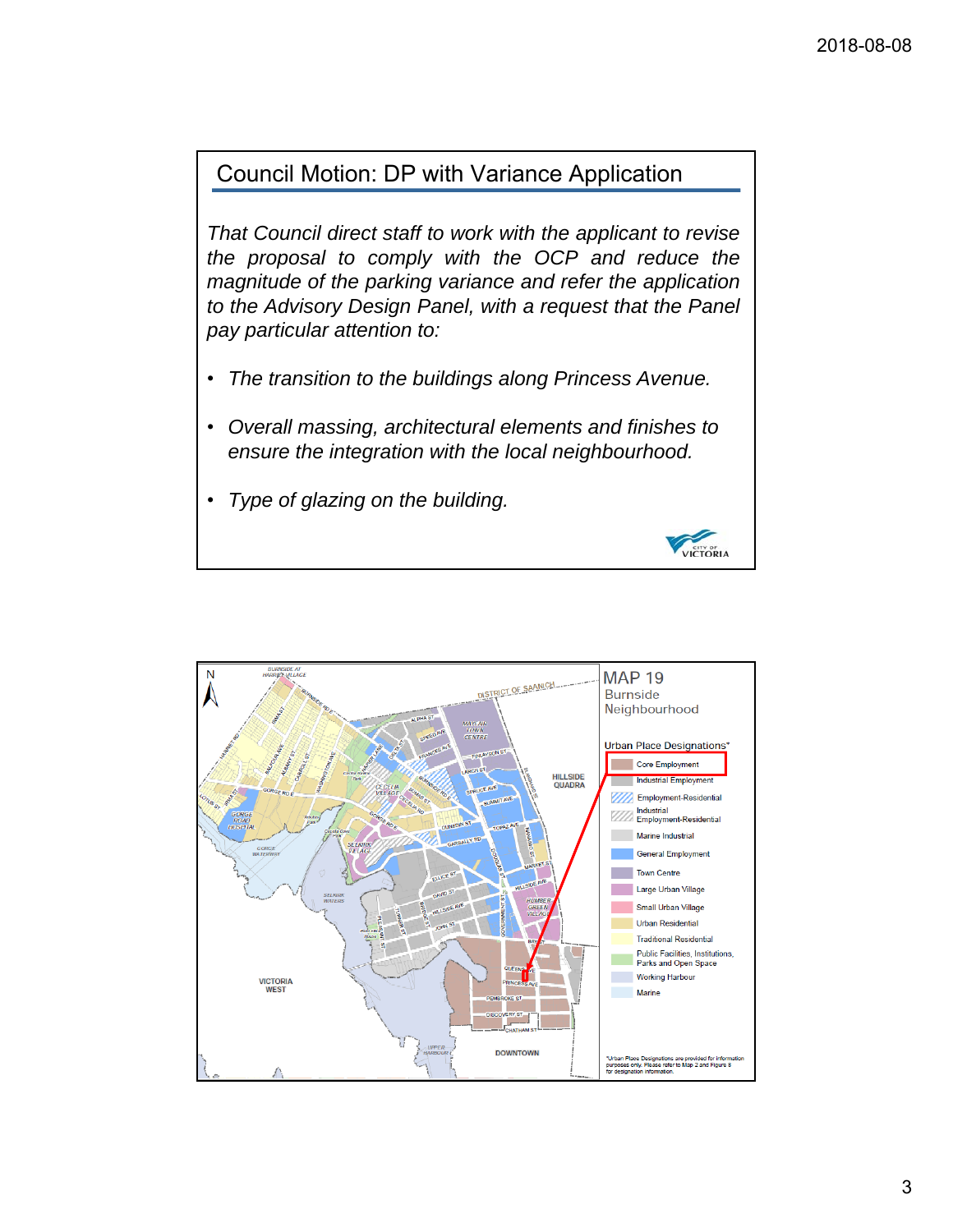

# Housing Affordability

## **Council Motion:**

*"Work with the applicant to determine and secure a level of affordability in the project as a condition of the rezoning."*

### **Staff Request:**

- Register a section 219 covenant on title to ensure the building remains rental in perpetuity and not be strata titled.
- Secure below market rents as required by CMHC for financing in perpetuity.

#### **Proposal:**

- If CMHC financing is obtained then all 75 residential dwelling units would be rented at 10% below market rates (a financing requirement) for ten years.
- If conventional financing is required then the applicant is willing to secure rents of 10% below market rates on eight of the 75 units (10% of the units in the building) in perpetuity.
- Register a section 219 covenant on title to ensure that all residential dwelling units would remain rental in perpetuity.

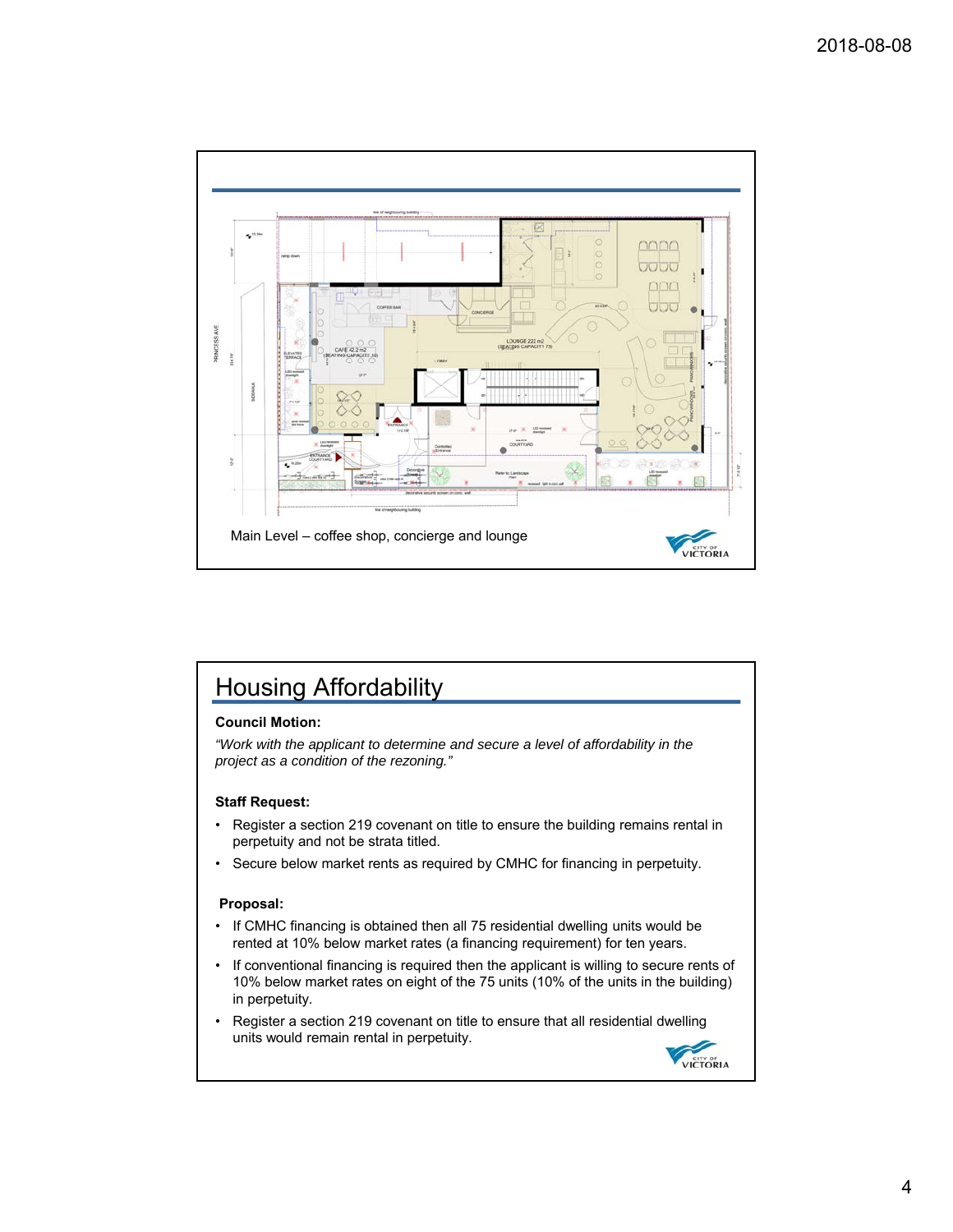